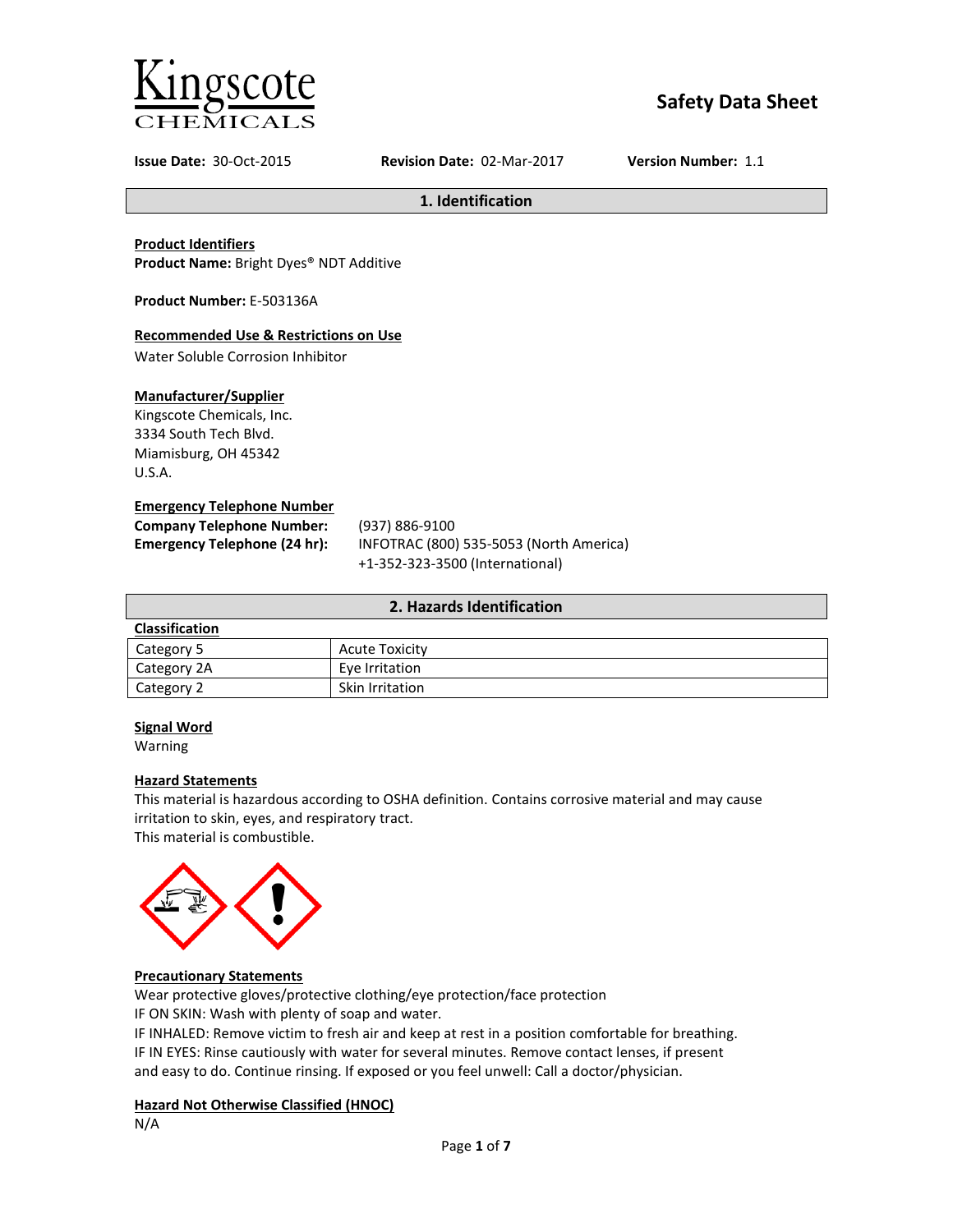### **3. Composition/Information on Ingredients**

| <b>Chemical Name</b>   | CAS#           | Weight % |
|------------------------|----------------|----------|
| Triethanolamine        | $102 - 71 - 6$ | 20-40%   |
| Water                  | 7732-18-5      | 20-40%   |
| Monoethanolamine       | 141-43-5       | 10-30%   |
| Proprietary Ingredient | Confidential   | 10-30%   |

*\*If Chemical Name/CAS # is "proprietary" and/or Weight % is listed as a range, the specific chemical identity and/or percentage of composition has been withheld as a trade secret.*

#### **4. First-Aid Measures**

#### **First-Aid Measures**

| Eye Contact               | Wash eves with water for at least 30 minutes. If irritation persists, get<br>medical attention. |  |
|---------------------------|-------------------------------------------------------------------------------------------------|--|
| <b>Skin Contact</b>       | Wash affected area with soap and water for approximately 30 minutes.                            |  |
| <b>Inhalation</b>         | Remove exposed person to fresh air.                                                             |  |
| Ingestion                 | Do not induce vomiting. Get immediate medical attention.                                        |  |
| 5. Fire-Fighting Measures |                                                                                                 |  |

#### **Suitable Extinguishing Media**

Use extinguishing measures that are appropriate to local circumstances and the surrounding environment.

#### **Specific Hazards Arising from the Chemical**

None known.

### **Protective Equipment and Precautions for Firefighters**

Avoid breathing vapors or dusts. Use self-contained breathing apparatus with full face piece and protective clothing.

#### **6. Accidental Release Measures**

#### **If Material is Released or Spilled:**

Contain spill and transfer to suitable containers. Stop leak if you can do it without risk.

# **Methods and Material for Containment and Cleaning Up**

| <b>Small Spills</b> | Absorb with earth, sand or other non-combustible material and transfer<br>to containers for later disposal. If material is too viscous for pumping<br>scrape it up with shovels into suitable containers for recycle or disposal. |
|---------------------|-----------------------------------------------------------------------------------------------------------------------------------------------------------------------------------------------------------------------------------|
| Large Spills        | Dike far ahead of spill for later recovery and disposal. Prevent entry into<br>waterways, sewers, basements or confined areas.                                                                                                    |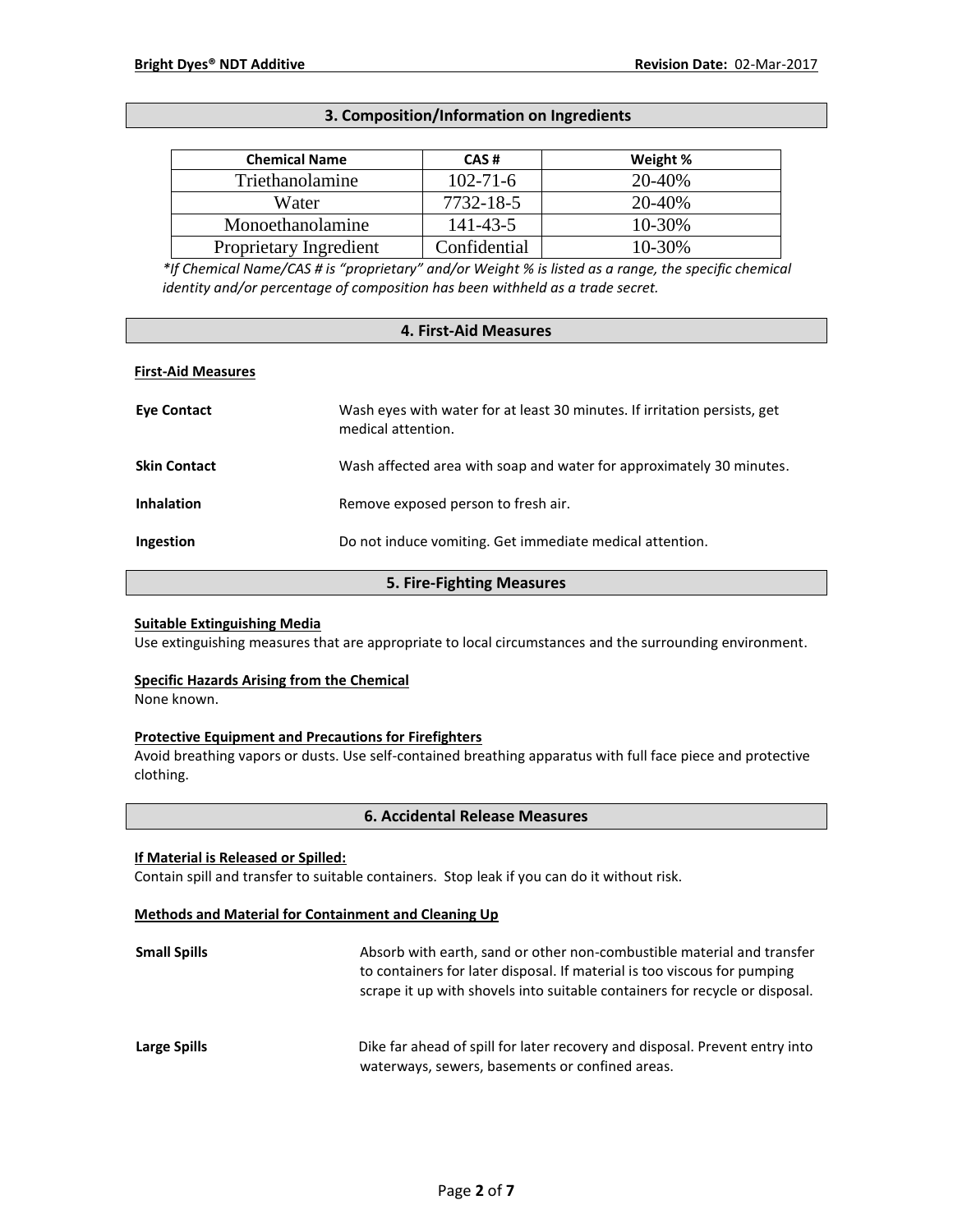| 7. Handling and Storage                                         |                                                                                                                                                                                                                                                                                                                                                       |  |
|-----------------------------------------------------------------|-------------------------------------------------------------------------------------------------------------------------------------------------------------------------------------------------------------------------------------------------------------------------------------------------------------------------------------------------------|--|
| <b>Precautions for Safe Handling</b>                            |                                                                                                                                                                                                                                                                                                                                                       |  |
| <b>Advice on Safe Handling</b>                                  | Use good engineering practices to establish good ventilation. Avoid<br>contact with skin, eyes and clothing. Wear suitable protective<br>equipment to protect from contact. Avoid breathing mist or vapors.<br>Wash skin thoroughly after handling. Store inn closed containers away<br>from extreme heat, sparks, open flame or oxidizing materials. |  |
| <b>Conditions for Safe Storage, Including Incompatibilities</b> |                                                                                                                                                                                                                                                                                                                                                       |  |
| <b>Storage Conditions</b>                                       | Observe all federal, state and local regulations when storing or<br>disposing of this substance. Keep away from incompatible substances.                                                                                                                                                                                                              |  |

# **8. Exposure Controls / Personal Protection**

### **Engineering Controls**

Good general ventilation and/or local exhaust ventilation at the point of generation is recommended.

### **Individual Protection Measures, Such as Personal Protective Equipment:**

| <b>Eve/Face Protection</b>        | Wear safety goggles to prevent eye contact with substance.              |
|-----------------------------------|-------------------------------------------------------------------------|
| <b>Skin &amp; Body Protection</b> | Wear appropriate protective gloves to prevent direct contact.           |
| <b>Hygiene Measures</b>           | Impervious apron if needed to avoid prolonged or repeated skin contact. |

### **PERSONAL PROTECTIVE EQUIPMENT (Pictograms):**



# **9. Physical and Chemical Properties**

### **Information on Basic Physical and Chemical Properties**

**Physical State** Liquid **Odor** Slight Ammonia Odor **Appearance** Colorless to Yellow liquid **Odor Threshold** N/A<br> **Color** Colorless to yellow **Color** Colorless to yellow

| Property                         | <b>Values</b>               |
|----------------------------------|-----------------------------|
| рH                               | N/A                         |
| <b>Melting/Freezing Point</b>    | N/A                         |
| <b>Boiling Point/Range</b>       | 320°F                       |
| <b>Flash Point</b>               | N/A, contains water         |
| <b>Evaporation Rate</b>          | N/A                         |
| Flammability (solid, gas)        | Liguid                      |
| <b>Upper Flammability Limits</b> | N/A                         |
| <b>Lower Flammability Limits</b> | N/A                         |
| <b>Vapor Pressure</b>            | $0.05$ mmHg@ $20^{\circ}$ C |
| <b>Vapor Density</b>             | N/A                         |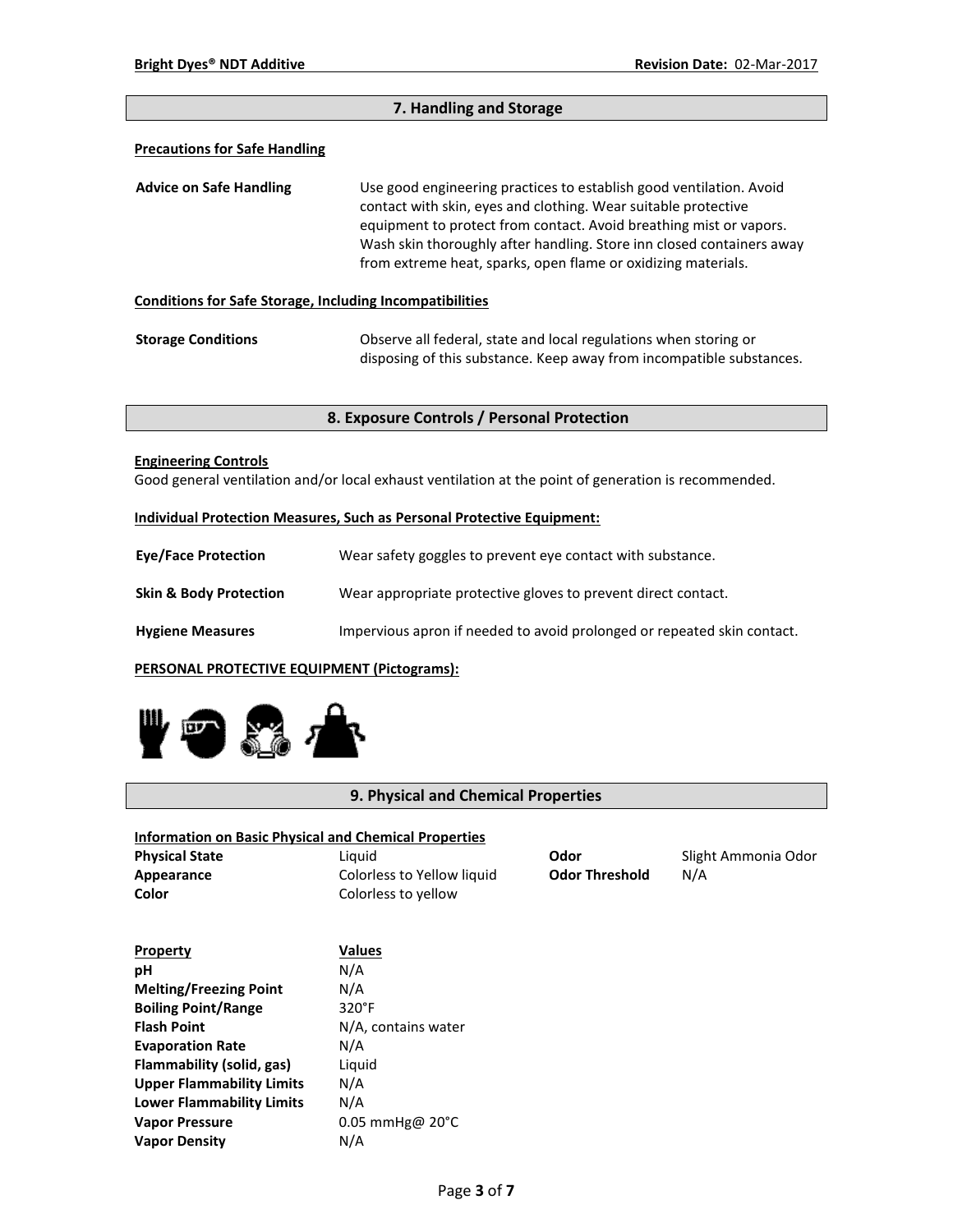| <b>Relative Density</b>          | N/A              |
|----------------------------------|------------------|
| <b>Specific Gravity</b>          | >1.0 @ 20°C      |
| Solubility                       | Soluble in water |
| <b>Partition Coefficient</b>     | Not determined   |
| <b>Auto-ignition Temperature</b> | Not determined   |
| <b>Decomposition Temperature</b> | Not determined   |
| <b>Viscosity</b>                 | Not determined   |

# **10. Stability and Reactivity**

#### **Hazardous Polymerization**

Will not occur.

#### **Chemical Stability**

This product is stable at ambient temperatures.

#### **Possibility of Hazardous Reactions**

Exposure to high temperatures, such as those associated with fires causes product decomposition, resulting in the release of carbon monoxide, carbon dioxide, and other decomposition products

### **Conditions to Avoid**

Extreme heat or cold.

#### **Incompatible Materials**

Avoid contact with strong acids and strong oxidizers.

#### **Hazardous Decomposition Products**

Exposure to high temperatures, such as those associated with fires, causes product decomposition, resulting in the release of carbon monoxide, carbon dioxide, and other decomposition products.

### **11: Toxicological Information**

#### **Potential Acute Health Effects**

| <b>Skin Contact</b> | Skin irritation will occur with redness.                     |
|---------------------|--------------------------------------------------------------|
| Eye Contact         | May cause severe irritation with possible corrosion to eyes. |

### **Delayed, Immediate, and Chronic Effects from Short- and Long-Term Exposure**

**Chronic effects**: Excessive exposure may cause severe irritation of the nose, throat, and lungs. Material can also cause liver and kidney damage and/or weakness. **Target organs**: No known significant effects or critical hazards. **Carcinogenicity**: No known significant effects or critical hazards. **Mutagenicity**: No known significant effects or critical hazards. **Teratogenicity**: No known significant effects or critical hazards. **Fertility effects**: No known significant effects or critical hazards. **Developmental effects**: No known significant effects or critical hazards.

### **Toxicological data: Triethanolamine**

- Oral LD50 (Rats): 4,920 mg/kg bw
- Oral LD50 (Mice): 5,846 mg/kg bw
- Dermal LD50 (Rabbit): >20 mg/kg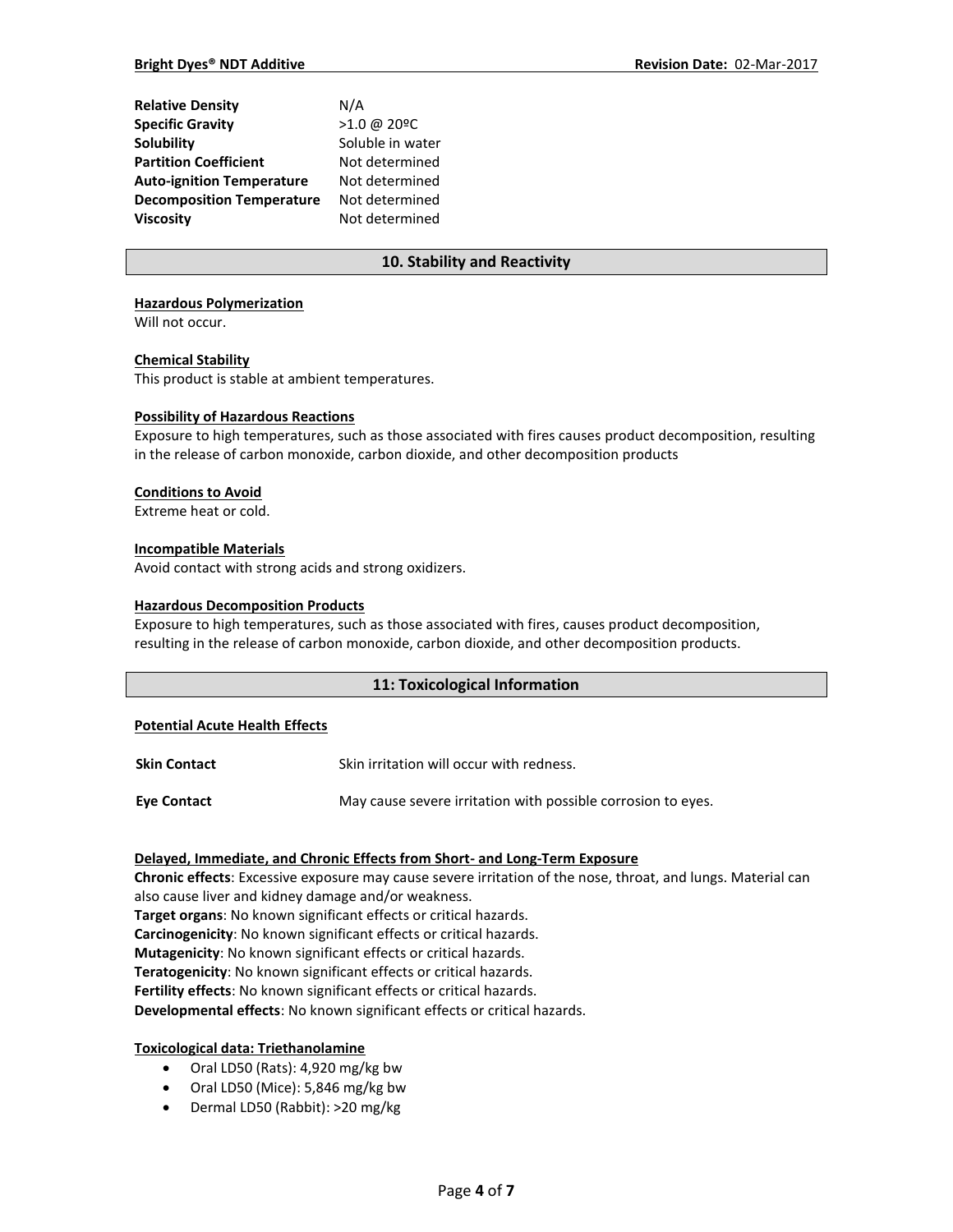#### **Toxicological data: Monoethanolamine**

- Oral LD50 (Rats): 1,720 mg/kg bw
- Dermal LD50 (Rabbit): 505 mg/kg

#### **Symptoms Associated with Exposure**

See Section 4 of this SDS for symptoms.

| Carcinogenicity |      |
|-----------------|------|
| <b>NTP</b>      | None |
| <b>IARC</b>     | None |
| <b>OSHA</b>     | None |

### **12. Ecological Information**

No information available.

### **13. Disposal Considerations**

### **Waste Disposal Methods**

Treatment, storage, transportation, and disposal must be in accordance with applicable federal, state and local regulations.

### **Contaminated Packaging**

Do not re-use empty containers.Dispose of containers in accordance with federal, state, and local regulations.

### **14. Transport Information**

#### **Note**

See current shipping paper for most up-to-date shipping information, including exemptions and special circumstances.

**DOT** Proper Shipping Name: Ethanolamine Solution Class: 8 (corrosive) UN Number: 2491 PG: III

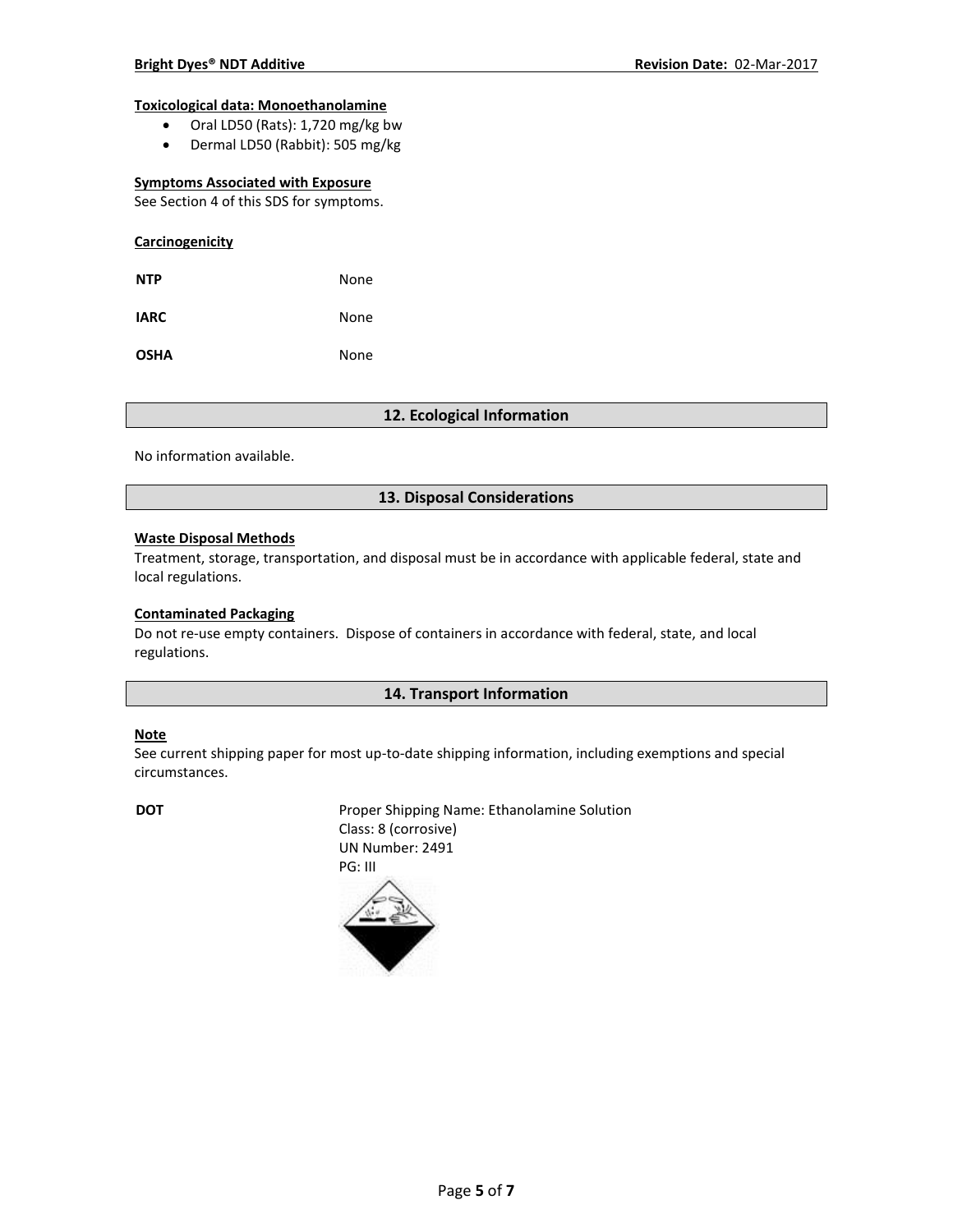### **15: Regulatory Information**

#### **International Inventories**

US (TSCA): Y

CANADA (DSL): Y

EUROPE (EINECS/ELINCS): Y

AUSTRALIA (AICS): Y

CHINA (IESCS): Y

JAPAN (ENCS): Y

SOUTH KOREA (KECI): Y

Y= All ingredients are on the inventory or exempt from listing N= One or more non-exempt ingredients are not on the inventory

#### **U.S. Federal Regulations**

| <b>CERCLA</b>                |                   | There is no calculable reportable quantity (RQ) for this product.                                                                                                |          |  |
|------------------------------|-------------------|------------------------------------------------------------------------------------------------------------------------------------------------------------------|----------|--|
| <b>SARA 313</b>              | Component<br>None | CAS#                                                                                                                                                             | % by Wt. |  |
| <b>CWA (Clean Water Act)</b> |                   | Under section 311 (b) (4) of this act, contamination of surface waters by<br>petroleum products must be reported immediately to the National<br>Response Center. |          |  |
| <b>SARA 302</b>              | CAS#              | Component                                                                                                                                                        | % by Wt. |  |
|                              | $102 - 71 - 6$    | Triethanolamine                                                                                                                                                  | 20-40%   |  |
|                              | 141-43-5          | Monoethanolamine                                                                                                                                                 | 10-30%   |  |

# **TSCA (TOXIC SUBSTANCE CONTROL ACT) STATUS:**

All components of this formula are included in the TSCA inventory. This product does not contain nor was manufactured with Class 1 or 11 ozone depleting chemicals, Section 611 of the Clean Air Act.